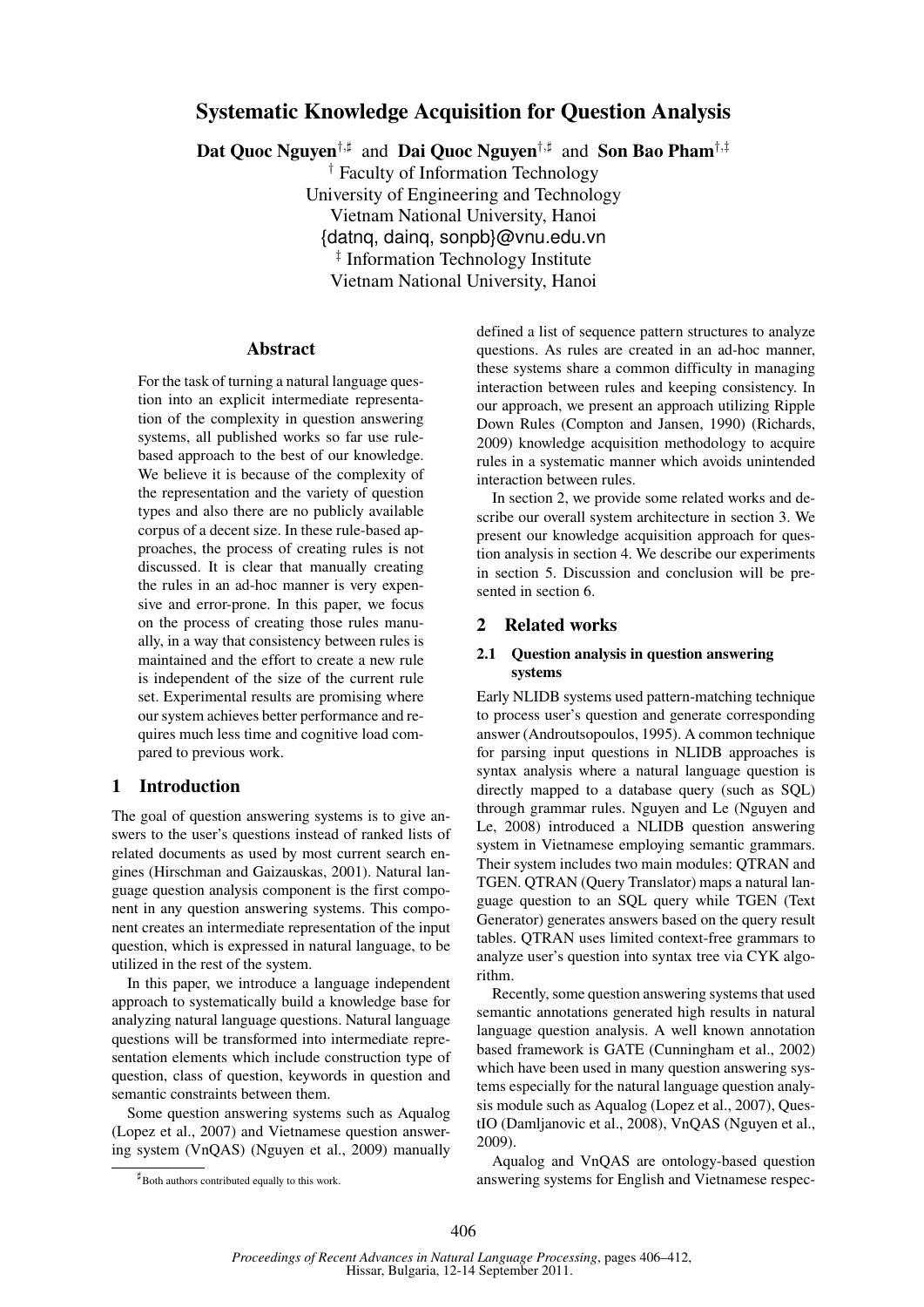tively. Both systems take a natural language question and an ontology as its input, and return answers for users based on the semantic analysis of the question and the corresponding elements in the ontology. General architecture of these systems can be described as a waterfall model where a natural language question is mapped to an intermediate representation. The subsequent modules of the system process the intermediate representation to provide queries with respect to the input ontology. These systems perform semantic and syntactic analysis of the input question through the use of processing resources wrapped as GATE plug-ins such as word segmentation, sentence segment and part-ofspeech tagging.

### **2.2 Single Classification Ripple Down Rules**

In this section we present the basic idea of Ripple-Down Rules (RDR) (Compton and Jansen, 1990) which inspired our approach. RDR allows one to add rules to a knowledge base incrementally without the need of a knowledge engineer. A new rule is only created when the KB performs unsatisfactorily on a given case. The rule represents an explanation for why the conclusion should be different from the KB's conclusion on the case at hand.

*A Single Classification Ripple Down Rules* (SCRDR) tree is a binary tree with two distinct types of edges. These edges are typically called *except* and *if-not* edges. Associated with each node in a tree is a *rule*. A rule has the form: *if*  $\alpha$  *then*  $\beta$  where  $\alpha$  is called the *condition* and β the *conclusion*.

Cases in SCRDR are evaluated by passing a case (a sentence to be classified in our case for example) to the root of the tree. At any node in the tree, if the condition of a node  $N$ 's rule is satisfied by the case, the case is passed on to the exception child of N using the *except* link if it exists. Otherwise, the case is passed on to the N's *if-not* child. The conclusion given by this process is the conclusion from the last node in the RDR tree which *fired* (satisfied by the case). To ensure that a conclusion is always given, the root node typically contains a trivial condition which is always satisfied. This node is called the *default* node.

A new node is added to an SCRDR tree when the evaluation process returns the wrong conclusion. The new node is attached to the last node in the evaluation path of the given case with the *except* link if the last node is the *fired* rule. Otherwise, it is attached with the *if-not* link.

RDR based approaches have been used to tackle NLP tasks such as POS tagging (Nguyen et al., 2011), text classification and information extraction (Pham and Hoffmann, 2006).

## **3 Our Question Answering System Architecture**

The architecture of our question answering system is shown in Figure 1. It includes two components: the Natural language question analysis engine and the Answer retrieval.

The question analysis component consists of three modules: preprocessing, syntactic analysis and semantic analysis. It takes the user question as an input and returns a query-tuple representing the question in a compact form. The role of this intermediate representation is to provide structured information of the input question for later processing such as retrieving answers. Our contribution focuses on the semantic analysis module by proposing a rule language and a systematic processing to create rules in a way that interaction between rules are controlled and consistency are maintained.

Similar to VnQAS (Nguyen et al., 2009), the answer retrieval component includes two main modules: Ontology Mapping and Answer Extraction. It takes an intermediate representation produced by the question analysis component and an Ontology as its input to generate semantic answers.

To set the context for the discussion on the systematic knowledge acquisition process in the semantic analysis module, we will describe our question analysis component in details.

We wrapped existing linguistic processing modules for Vietnamese such as Word Segmentation, Part-ofspeech tagger (Pham et al., 2009) as GATE plug-ins. Results of the modules are annotations capturing information such as sentences, words, nouns and verbs. Each annotation has a set of feature-value pairs. For example, a word has a feature *category* storing its part-of-speech tag. This information can then be reused for further processing in subsequent modules. New modules are specifically designed to handle Vietnamese questions using patterns over existing linguistic annotations. This is achieved using GATE JAPE (Java Annotation Pattern Engine) transducers, a set of JAPE grammars. A JAPE grammar allows one to specify regular expression pattern based on semantic annotations.

#### **3.1 Preprocessing module**

The preprocessing module generates *TokenVn* annotations representing a Vietnamese word with features such as part-of-speech. Vietnamese is a monosyllabic language; hence, a word may contain more than one token.

However, the Vietnamese word segmentation module is not trained for question domain. There are question phrases, which are indicative of the question categories such as *"phải không"*, tagged as multiple *TokenVn* annotations. In this module we identify those phrases and mark them as single annotations with corresponding feature *"question-word"* and its semantic categories such as  $How Why_{cause | method}, YesNo_{true or false},$  $What_{something}, \quad When_{time \, | \, date}, \quad Where_{location},$  $Many_{number}, Who_{person}.$  In fact, this information will be used in creating rules in the semantic analysis module at a later stage.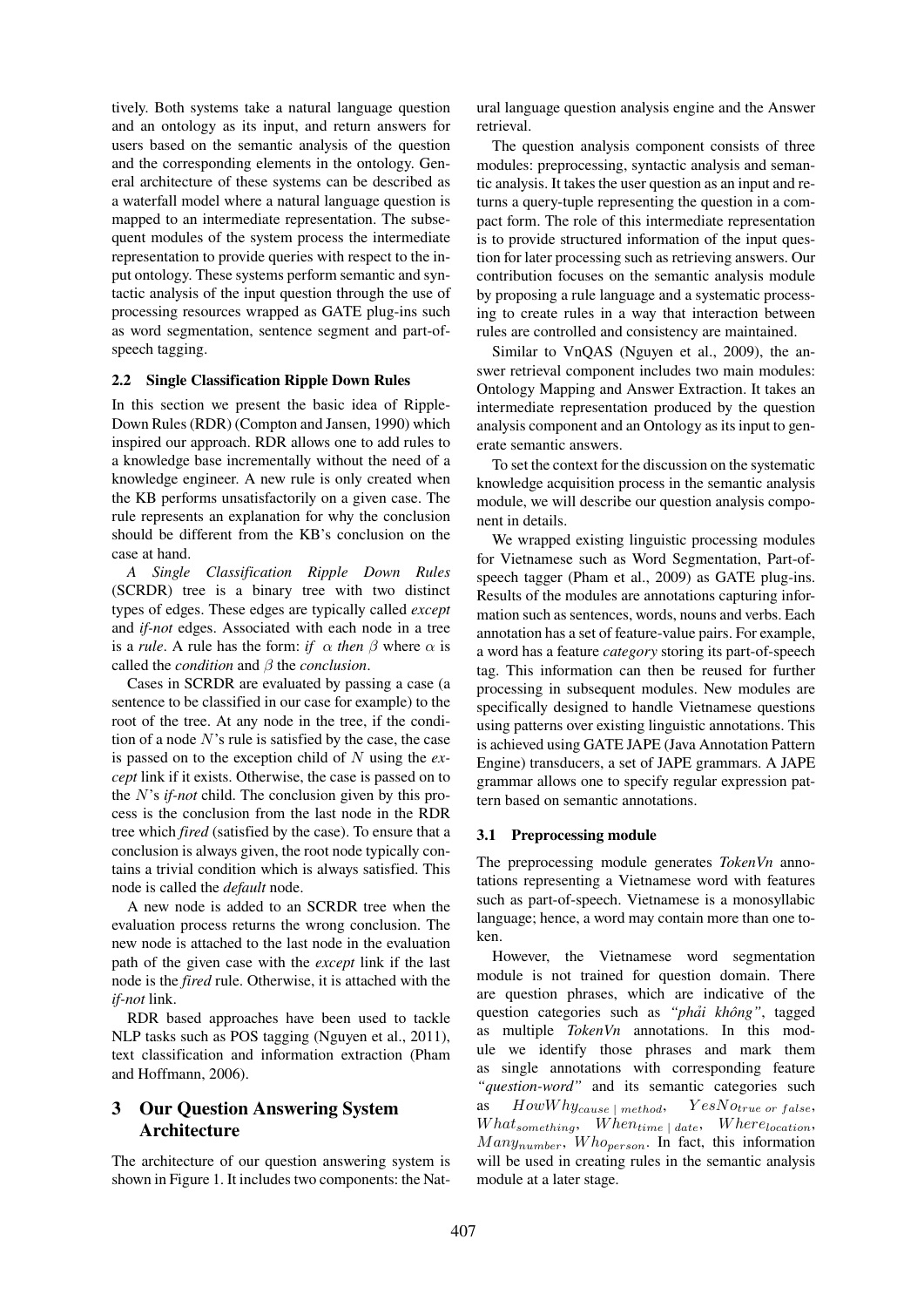

Figure 1: Architecture of our question answering system.

In addition, we marked phrases that refer to comparing-phrases (such as *"lớn hơn*greater than*" "nhỏ hơn hoặc bằng*less than or equal to*"* . . . ) or special-words (for example: abbreviation of some words on special-domain) by single *TokenVn* annotations.

#### **3.2 Syntactic analysis**

This module is responsible for identifying noun phrases and the relations between noun phrases. The different modules communicate through the annotations, for example, this module uses the *TokenVn* annotations, which is the result of the preprocessing module.

Concepts and entities are normally expressed in noun phrases. Therefore, it is important that we can reliably detect noun phrases in order to generate the *querytuple*. We use *JAPE* grammars to specify patterns over annotations. When a noun phrase is matched, an annotation *NounPhrase* is created to mark up the noun phrase. In addition, its *type* feature is used to identify the concept and entity that is contained in the noun phrase using the following heuristic:

If the noun phrase contains a single noun (not including numeral nouns) and does not contain a proper noun, it contains a *concept*. If the noun phrase contains a proper noun or contains at least three single nouns, it contains an *entity*. Otherwise, concepts and entities are determined using a manual dictionary. In this step, a manual dictionary is built for describing concepts and their corresponding synonyms in the Ontology.

In addition, question-phrases are detected by using noun phrases and question-words identified by the preprocessing module. *QUTerm* or *QU-E-L-MC* annotations are generated to cover question-phrases with corresponding *category* feature which gives information about question categories.

The next step is to identify *relation*s between noun phrases or noun phrases and question-phrases. When a phrase is matched by one of the relation patterns, an annotation *Relation* is created to markup the relation.

For example, with the following question:

*"liệt kê tất cả các sinh viên có quê quán ở Hà Nội?" "list all students whose hometown is Hanoi?"*

The phrase "có quê quán  $\delta_{have\ home{town\ of}}$ " is the relation phrase linking the question-phrase *"liệt kê tất cả các sinh viên*list all students*"* and the noun-phrase *"Hà Nội*Hanoi*"*.

#### **3.3 Semantic analysis module**

The semantic analysis module identifies the querytuples to generate the intermediate representation of the input question using the annotations generated by the previous modules. We will present a systematic knowledge acquisition approach by building a SCRDR KB of rules in the next section.

## **4 Ripple Down Rules for Question Analysis**

Unlike existing approaches for question analysis for English (Lopez et al., 2007) and Vietnamese (Nguyen et al., 2009) where manual rules are created in an ad-hoc manner, we will describe a language independent approach to analyze natural language questions by applying Ripple Down Rules methodology to acquire rules incrementally. Rules are structured in an exceptionstructure and new rules are only added to correct errors of existing rules.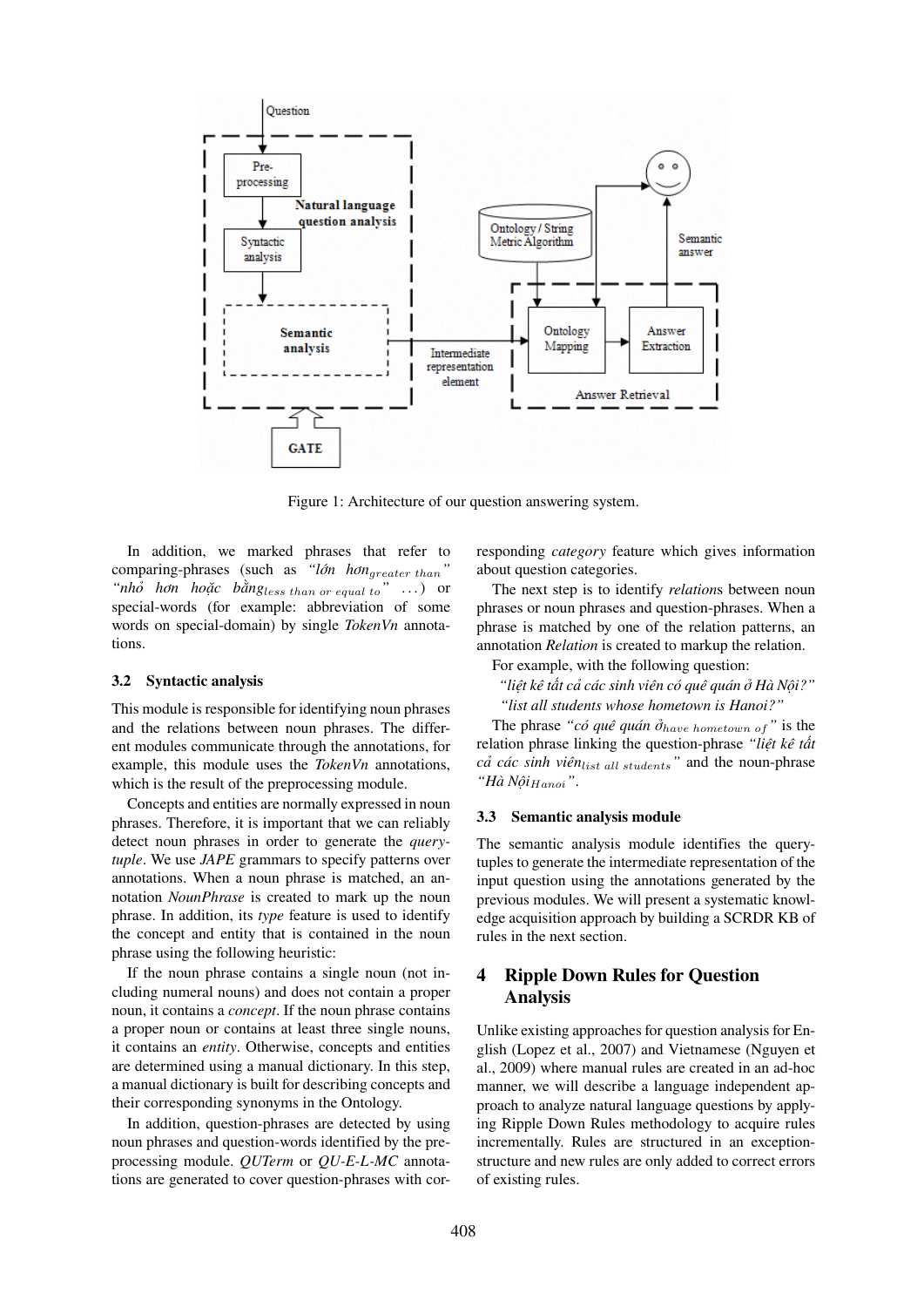A SCRDR knowledge base is built to identify the question structure and to produce the query-tuples as the intermediate representation. Figure 2 shows the GUI of our natural language question analyzer. We will first describe the intermediate representation used in our approach, and then propose a rule language for extracting this intermediate representation for a given input question.

### **4.1 Intermediate Representation of an input question**

Aqualog (Lopez et al., 2007) performs semantic and syntactic analysis of the input English question through the use of processing resources provided by GATE (Cunningham et al., 2002). When a question is asked, the task of the question analysis component is to transfer the natural language question to a Query-Triple with the following format (generic term, relation, second term). Through the use of JAPE grammars in GATE, AquaLog identifies terms and their relationship. Following VnQAS (Nguyen et al., 2009), the intermediate representation used in our approach is more complex aiming to cover a wider variety of question types. It consists of a *question-structure* and one or more *querytuple* in the following format:

(*question-structure, question-class, Term<sub>1</sub>, Rela-* $$ 

where  $Term_1$  represents a concept (object class),  $Term_2$  and  $Term_3$ , if exist, represent entities (objects), *Relation* (property) is a semantic constraint between terms in the question. This representation is meant to capture the semantic of the question.

Simple questions only have one *query-tuple* and its *question-structure* is the query-tuple's questionstructure. More complex questions such as composite questions have several sub-questions, each subquestion is represented by a separate *query-tuple*, and the *question-structure* captures this composition attribute. Composite questions such as:

*"danh sách tất cả các sinh viên của khoa công nghệ thông tin mà có quê quán ở Hà Nội?"*

*"list all students in the Faculty of Information Technology whose hometown is Hanoi?"*

has question structure of type *And* with two querytuples where **?** represents a missing element: *( Unkn-Rel , List , sinh viên*student *, ? , khoa công nghệ thông tin*F aculty of Information T echnology *, ? )* and *( Normal , List , sinh viên*student *, có quê quán* has hometown *, Hà*  $N\hat{o}i_{Hanoi}$ , ?).

This representation is chosen so that it can represent a richer set of question types. Therefore, some terms or relation in the tuple can be missing. Existing noun phrase annotations and relation annotations are potential candidates for terms and relations respectively. Following VnQAS (Nguyen et al., 2009), we define the following question structures: *Normal, UnknTerm, UnknRel, Definition, Compare, ThreeTerm, Clause, Combine, And, Or, Affirm, Affirm\_3Term, Af-* *firm\_MoreTuples* and question categories: *HowWhy, YesNo, What, When, Where, Who, Many, ManyClass, List* and *Entity*.

### **4.2 Rule language**

A rule is composed of a condition part and a conclusion part. A condition is a regular expression pattern over annotations using JAPE grammar in GATE (Cunningham et al., 2002). It can also post new annotations over matched phrases of the pattern's sub-components. The following example of a pattern shows the posting an annotation over the matched phrase:

( ( {TokenVn.string == "liệt kê $_{list}$ "} |

{TokenVn.string == "chỉ ra $_{show}$ "} )

{NounPhrase.type == Concept} ) : QU\_LIST

This pattern would catch phrases starting with a TokenVn annotation covering either the word "liệt kê $_{list}$ " or the word "chỉ ra $_{show}$ ", followed by a NounPhrase which must have feature type equal to Concept. When applying this pattern on a text fragment, QU\_LIST annotations would be posted over phrases matching this pattern. As annotations have feature value pairs, we can impose constraints on annotations in the pattern by requiring that a feature of an annotation must have a particular value.

The rule's conclusion contains the question structure and the tuples corresponding to the intermediate representation where each element in the tuple is specified by a newly posted annotations from matching the rule's condition in the following order:

(question-structure, question-class, Term1, Rela- $$ 

All newly posted annotations have the same prefix RDR and the rule index so that a rule can refer to annotations of its parent rules. Examples of rules and how rules are created and stored in exception structure will be explained in details in the next section.

Given a new input question, a rule's condition is considered satisfied if the whole input question is matched by the condition pattern. The conclusion of the fired rule outputs the intermediate representation of the input question.

To create rules for capturing structures of questions, we use patterns over annotations such as TokenVn, NounPhrase, Relation, annotations capturing question-phrases like QUTerm, QU-E-L-MC (Entity, List, ManyClass). . . and their features.

#### **4.3 Knowledge Acquisition Process**

The following examples show how the knowledge base building process works. When we encountered the question:

*"trường đại học Công Nghệ có bao nhiêu sinh viên?"* (*"how many students are there in the College of Technology?"*)

[NounPhrase trường đại học Công Nghệthe College of Technology NounPhrase][Has cóhas Has] [QU-E-L-MC bao nhiêu sinh viênhow many students QU-E-L-MC]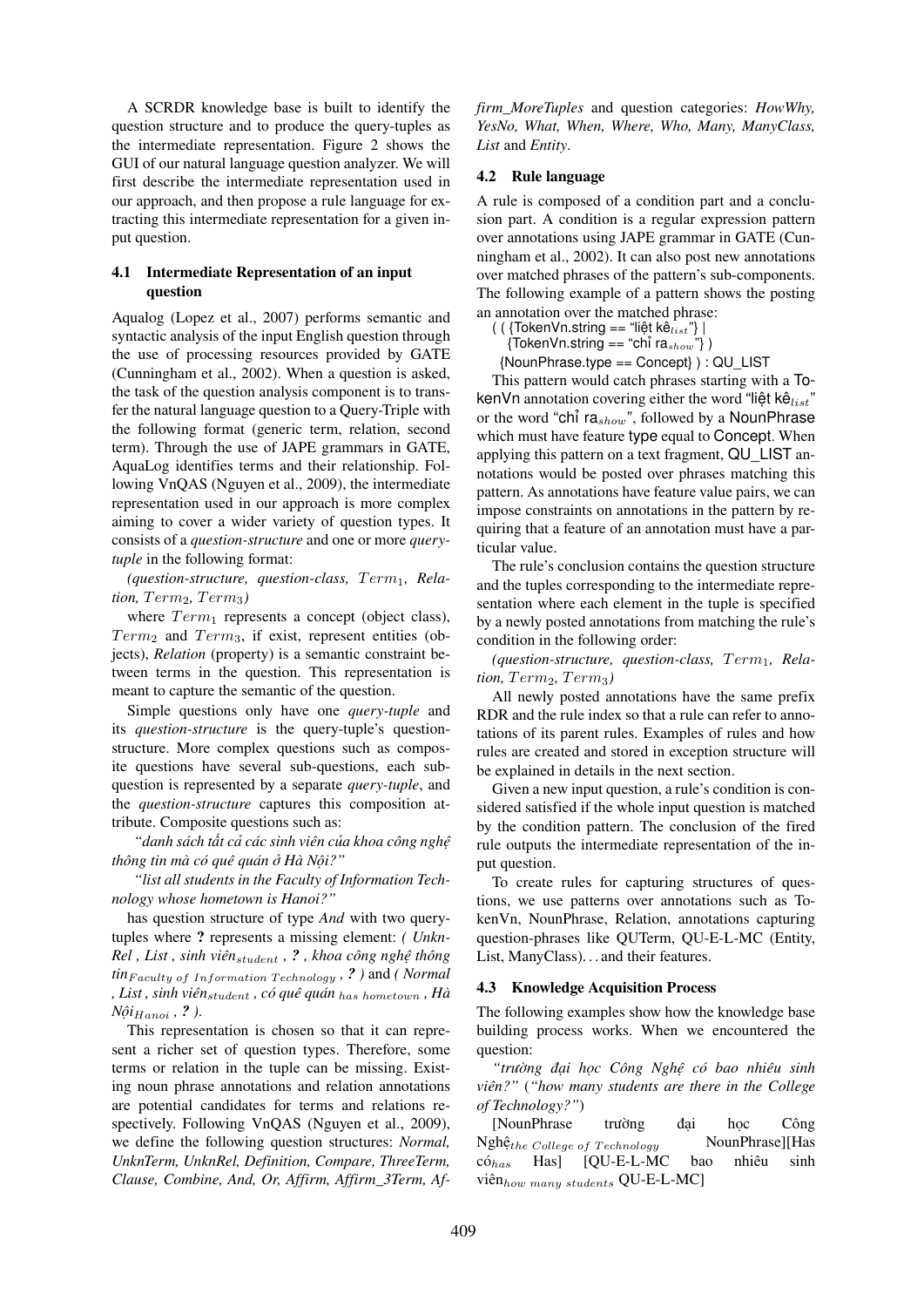| <b>Questions</b>                                                                                                                                                                                                                                                               |  |                                                                                                                                                                                                                                                                                                                                                                     |
|--------------------------------------------------------------------------------------------------------------------------------------------------------------------------------------------------------------------------------------------------------------------------------|--|---------------------------------------------------------------------------------------------------------------------------------------------------------------------------------------------------------------------------------------------------------------------------------------------------------------------------------------------------------------------|
| trường đai học Công Nghệ có bao nhiều sinh viên ?                                                                                                                                                                                                                              |  | fireKB<br><b>preProcess</b><br>saveKB                                                                                                                                                                                                                                                                                                                               |
| <b>Display Annotations</b><br><b>Clear</b><br>Output<br>Question-structure:<br>UnknRel<br>The number of tuples:<br>1.<br>question-structure:<br>UnknRel<br>question-class:<br>ManyClass<br>Term 1:<br>sinh viên<br>Relation:<br>trường đại học Công Nghệ<br>Term 2:<br>Term 3: |  | Grammar<br>Rule: R10<br>({NounPhrase}):NounPhrase<br>({Have}{{Has}}{Preposition})<br>({QU-E-L-MC}):QUelmc<br>((QUTerm))?<br>$\left  \cdot \right $ : left --> :left.RDR10_ = {category1 = "UnknRel"}<br>: : NounPhrase.RDR10 NounPhrase = $\{\}$<br>$\Omega$ :QUelmc.RDR10 QUelmc = {}<br><b>initGrammar</b><br>emptyGrammar<br>completeGrammar<br><b>Condition</b> |
|                                                                                                                                                                                                                                                                                |  | <b>Question-Structure: UnknRel</b><br>▼<br>Tupple(s)<br>(RDR10_category1, RDR10_QUelmc.QU-E-L-MC.category, RDR10_QUelmc, ?,<br>RDR10 NounPhrase. ?)<br>addRuleToKB<br>displayTuple(s)<br>addCaseToKB<br>displayKB                                                                                                                                                   |

Figure 2: Question Analysis module to create the intermediate representation of question *"trường đại học Công Nghệ có bao nhiêu sinh viên?"*(*"how many students are there in the College of Technology?"*).

Supposed we start with an empty knowledge base, the fired rule is default rule that gives empty conclusion. This can be corrected by adding the following rule to the knowledge base:

**Rule: R10**

(

({NounPhrase}):NounPhrase

({Have}|{Has}|{Preposition})

({QU-E-L-MC}):QUelmc

({QUTerm})?

) : left  $-\rightarrow$  :left.RDR10\_ = {category1 = "UnknRel"}

, :NounPhrase.RDR10\_NounPhrase =  $\{\}$ 

 $,$  :QUelmc.RDR10\_QUelmc = {}

**Conclusion:** question-structure of *UnknRel* and tuple *( RDR10\_.category1 , RDR10\_QUelmc.QU-E-L-MC.category, RDR10\_QUelmc , ? , RDR10\_NounPhrase , ? )*.

If the condition of rule **R10** matches the whole input question, a new annotation RDR10\_ will be created covering the whole input question and new annotations RDR10\_NounPhrase and RDR10\_QUelmc will be created to cover sub-phrases of the input question.

If rule **R10** is fired, the matched input question is deemed to have a query-tuple with question-structure taking the value of *category1* feature of RDR10\_ annotation, question-class taking the value of *category* feature of QU-E-L-MC annotation co-covering the same span as RDR10\_QUelmc annotation,  $Term_1$  is the string covered by RDR10\_QUelmc,  $Term_2$  is the string covered by RDR10\_NounPhrase while  $Term_3$ and *Relation* are unknown.

When we encounter the question:

*"trường đại học Công Nghệ có bao nhiêu sinh viên là Nguyễn Quốc Đạt?"* (*"How many students named Nguyen Quoc Dat are there in the College of Technology?"*)

[RDR10\_ *trường đại học Công Nghệ có bao nhiêu* sinh viên RDR10\_] [Are là<sub>Are</sub> Are] [NounPhrase Nguyễn Quốc Đạt $_{Nguyen\ Quoc\ Dat}$  NounPhrase]

Rule **R10** is the fired rule but gives the wrong conclusion of question-structure of *UnknRel* and tuple *( UnknRel , ManyClass , sinh viên*student *, ? , trường đại học Công Nghệ<sub>the College of Technology*, ?). The fol-</sub> lowing exception rule was added to knowledge base to correct that:

### **Rule: R38**

(

 ${RDR10}$   $({Are}||{Is})$ 

({NounPhrase}):NounPhrase

):left  $-\rightarrow$  :left.RDR38<sub>\_</sub> = {category1 = "Three-Term"}

, :NounPhrase.RDR38\_NounPhrase = {}

**Conclusion:** question-structure of *ThreeTerm* and tuple *( RDR38\_.category1 , RDR10\_QUelmc.QU-E-L-MC.category , RDR10\_QUelmc , ? , RDR10\_NounPhrase , RDR38\_NounPhrase )*.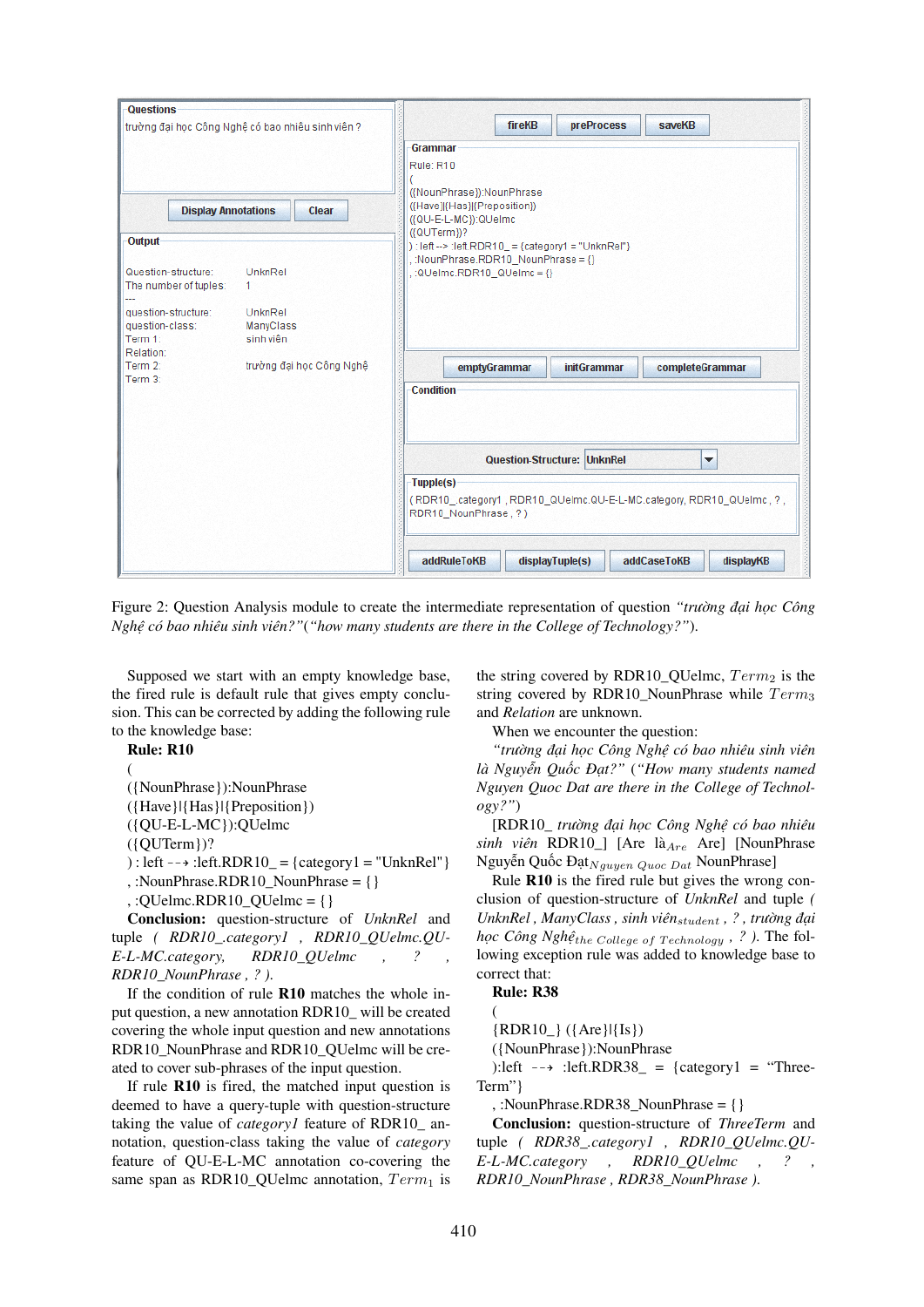Using rule **R38**, the output of the input question is question-structure of *ThreeTerm* and tuple *( Three-Term , ManyClass , sinh viên*student *, ? , trường đại học Công Nghệ*the College of T echnology *, Nguyễn Quốc Đạt*Nguyen Quoc Dat *)*

With the question *"quê quán của những sinh viên nào là Hà Nội?"* (*"which students have hometown of Hanoi?"*)

[RDR10\_ [RDR10\_NounPhrase *quê quán*hometown RDR10\_NounPhrase] [Preposition *của*of Preposition] [RDR10\_QUelmc *những sinh viên nào*which students RDR10\_QUelmc] RDR10\_][Are *là<sub>are</sub>* Are] [RDR38\_NounPhrase *Hà Nội*<sub>Hanoi</sub> RDR38\_NounPhrase]

it will be satisfied by rule **R38**. But rule **R38** gives the wrong conclusion of question-structure of *Three-Term* and tuple *( ThreeTerm , Entity , sinh viên*student *, ? , quê quán*hometown *, Hà Nội*Hanoi *)* because *quê quán*hometown is a relation for linking *sinh viên*student and *Hà Nội*<sub>Hanoi</sub>. We can add a following exception rule **R76** to correct the conclusion by using constrains via rule condition:

#### **Rule: R76**

({RDR38\_}):left

 $\leftarrow \rightarrow$  :left.RDR76\_ = {category1 = "Normal"}

**Condition:** RDR10\_NounPhrase.hasAnno == NounPhrase.type == Concept

**Conclusion:** question-structure of *Normal* and tuple *( RDR76\_.category1 , RDR10\_QUelmc.QU-E-L-MC.category , RDR10\_QUelmc , RDR10\_NounPhrase , RDR38\_NounPhrase , ? )*

The condition of rule **R76** matches a RDR10 NounPhrase annotation that has a Noun-Phrase annotation covering their substring with *Concept* as its *type* feature. The extra annotation constrain *hasAnno* requires that the text covered by the annotation must contain the specified annotation. With the rule **R76**, we have the correct output containing the question-structure of *Normal* and tuple *( Normal , Entity , sinh viên*student *, quê quán*hometown *, Hà*  $N\hat{o}i_{Hanoi}$ , ? ).

### **5 Experiments**

We experiment our system for both Vietnamese and English using the same intermediate representation.

#### **5.1 Question Analysis for Vietnamese**

For this experiment, we build a knowledge base of 92 rules from a corpus containing 400 questions and evaluate its quality on an unseen corpus of 102 questions in the same domain of college (university). The corpus of 400 questions were generated based on a seed corpus of 115 questions. Table 1 shows the number of exception rules in each layer where every rule in layer  $n$  is an exception rule of a rule in layer  $n - 1$ . The only rule that is not an exception rule, is the default rule in layer 0. This indicates that the exception structure is indeed present and even extends to level 4.

|   | Layer Number of rules |
|---|-----------------------|
|   | 26                    |
| 2 | 41                    |
| 3 | 20                    |
|   |                       |

Table 1: Number of exception rules in layers in our SCRDR KB.

In our experiment, we implemented the question analysis component of VnQAS (Nguyen et al., 2009) on the same corpus as in building our knowledge base. Table 2 gives the number of correctly analyzed questions of our system and system of (Nguyen et al., 2009) respectively where our system performs slightly better.

| Type                          | Number of Percent |       |
|-------------------------------|-------------------|-------|
|                               | questions         |       |
| Our system                    | 88                | 86.3% |
| Question analysis compo-      | -83               | 81.4% |
| nent of (Nguyen et al., 2009) |                   |       |

Table 2: Number of correctly analyzed questions.

Our method took one expert about 13 hours to build a KB based on the training corpus. However, most of the time was spent in looking at questions to determine if they belong to the structure of interest and which phrases in the sentence need to be extracted for the intermediate representation. The actual time required to create 92 rules by one expert is only about 5 hours in total. In contrast, implementing question analysis component of VnQAS (Nguyen et al., 2009) took about 75 hours for creating rules in an ad-hoc manner. Anecdotal account indicates that the cognitive load in creating rules in our approach is much less compared to that in VnQAS (Nguyen et al., 2009) as in our case, we do not have to consider other rules when crafting a new rule.

Table 3 presents the source of error for the 14 questions that our system incorrectly extract. It clearly shows that most errors come from unexpected structures. This could be easily rectified by adding more exception rules to the current knowledge base, especially when we have a bigger training set that contain a larger variety of question structure types.

| Reason                              | Number of |
|-------------------------------------|-----------|
|                                     | questions |
| Unknown structures of questions     | 12        |
| Word segmentation was not trained 2 |           |
| for question-domain                 |           |

Table 3: Error results.

### **5.2 Question Analysis for English**

For the experiment in English, we take 170 English question examples of AquaLog's corpus. Using our ap-

http://technologies.kmi.open.ac.uk/aqualog/examples.html